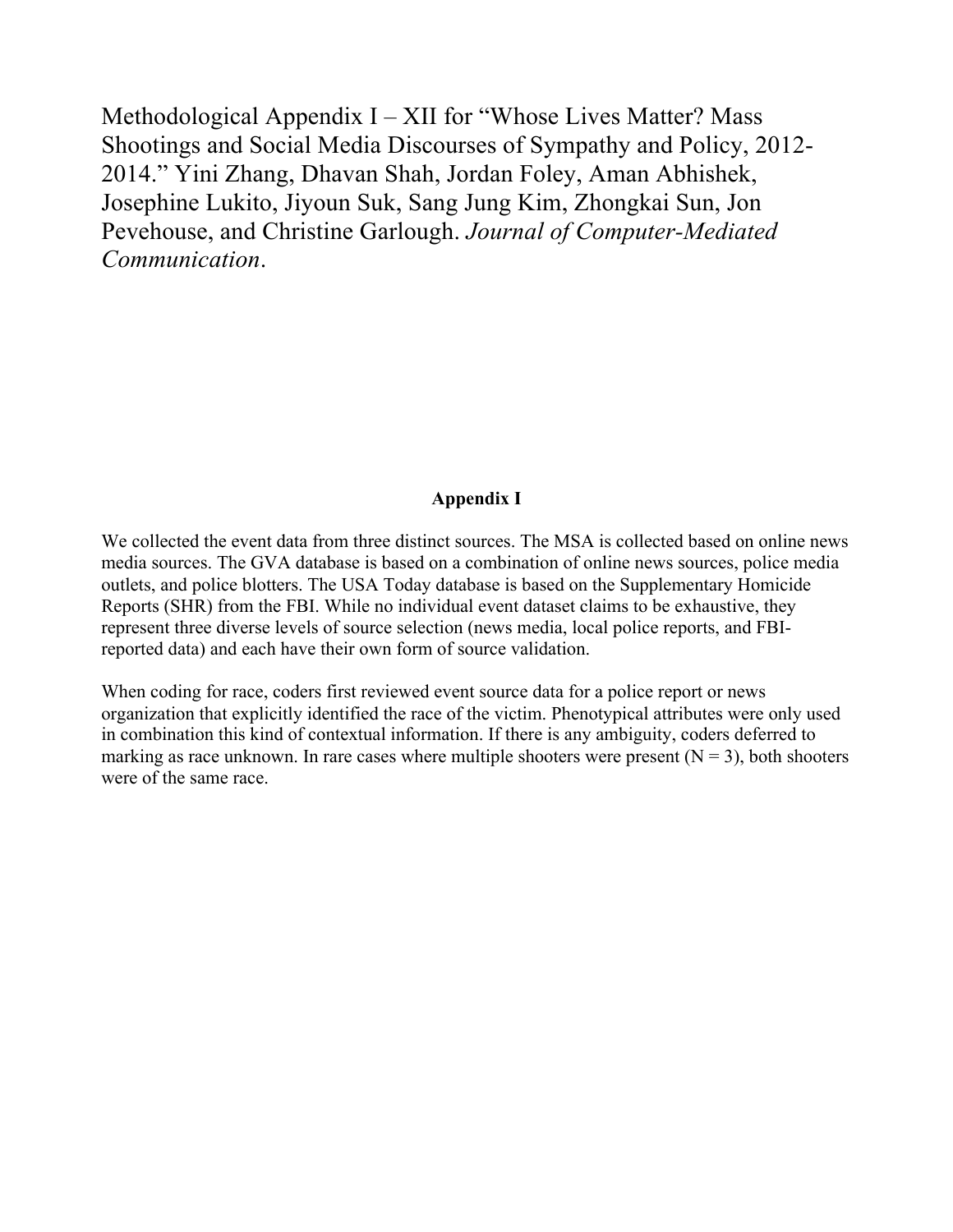### **Appendix II**

Two steps were taken to collect the relevant data. First, general search strings—"gun," "shooter," "shooting," "firearm," "second amendment," "2nd amendment", "nra"—were used to capture relevant content comprehensively. The search strings yielded 75,271,571 tweets. The second step reduced noise in the harvested dataset. Two coders were assigned to produce an exclusion list containing words and phrases marking irrelevant tweets. The list of exclusion words was generated by applying Latent Dirichlet Allocation (LDA), a form of topic modeling, to classifying tweets into 100 topics. Two graduate student coders each went through 50 topics, evaluating documents and terms with the goal to further reduce irrelevant tweets by adding words/phrases to the exclusion list. All the tweets containing one of the exclusion words or phrases were deleted; foreign language tweets were also removed through the exclusion list.

#### **Exclusion List (words/phrase used to exclude noise from the collected Twitter data)**

bangun, gunna, bingung, guna, video, que, lagunya, camera, film, photo, movie, smoking, smokes, algun, song , gundy, gunzo, begun, topgun, top gun, laguna, flu shot, moscow, canada, rcmp, moncton, indonesia, toronto, vancouver, britain, lancaster, manchester, london, australia, france, paris, french, pakistan, karachi, afghanistan, iraq, baghdad, yemen, syria, isis , egypt, bahrain, qatar, saudi, turkey, turkish, malala, taliban, charliehebdo, charlihebdo, ukrain, kenya, nairobi, sudan, africa , nigeria, borno , bomb, bird , tiger , india , delhi, idf , gaza , israel, palestin, director, tony scott, arsenal, nuclear, germany, berlin, dutch, venezuela, uae, walking dead, talking dead, walkingdead, talkingdead, russian, nemtsov, tulsa, robbery, zombie, walkers, wii , kiev, montolivo, missile, meyiwa, segund, segunod, palestinian, anzhi, copenhagen, charlie, hebdo, music, singer, latore, alguns, chikungunya, screenshot, walker, haram , boko , ninguno, kabul, pregunta, abeokuta, malaysian, dungun, gratata, benghazi, laden, drone, ebola, gunter, shottar, russia, khalifa, soviet, wwii, birth control, horse, kashmir, gundam, xbox, tayo, malaysia, riot, jordan, rubber, lagos, canadian, homie, check twitter, bright, sydney, ankara, beckham, free kick, shot me, istanbul, sex , mug shot, mugshot, police shooting, ferguson, cop shooting, deadass, coffee, stoppoliceviolence, gungtang, already killed me, tamerlan, tsarnaev, rideau, vote rigging, pull my trigger, knife, freeze, chris brown, chrisbrown, mike brown, mikebrown, ontario, shmurda, trayvon, zimmerman, gunpoint, jim crow laws, tamir rice, anggun, gung, take a shot, brazil, brasil, german, jihad, tunisia, tunis, libya, segun, korea, peshawar, milan, gunung, somali, islamist, libyan, melbourne, deadline, pergunta, zedi, feruzi, abuja, jamaica, japan, denmark, mali, benue, singapore, afghan, columbia, switzerland, marseille, tripoli, rio, burundi, ottawa, sweden, china, macedonia, belfast, swiss, swedish, iran, abuja, gunplay, just killed a man, waking up beside you , ambulance i think my friend is dead, his estranged wife and another woman are dead, mexico mayor-elect, shotgun, lol, military, battle, police brutality, nigga, nerf, buckingham palace, deadshot, kansas city chiefs, columbian drug barons, screenshot , screenshooting, ebonyi, nigga, nerf, buckingham palace, deadshot, columbian drug barons, gaza, call of duty, longshot, longshot, head shot, sharpshooter, monyashooter, goodshooter, shootout, ladiesshooting, troubleshooting, sharpshooter, teamshooter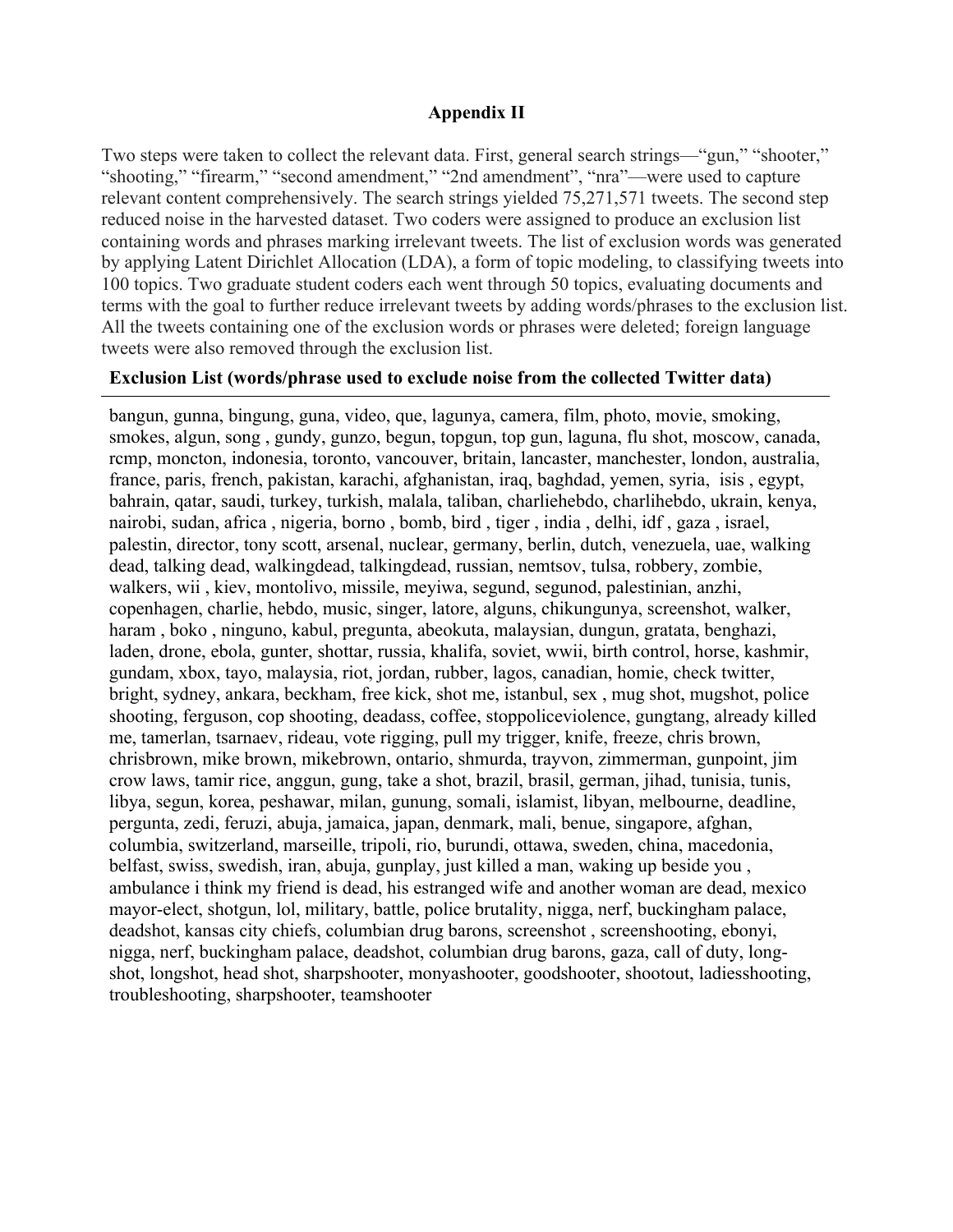# **Appendix III**

### **Codebook for Relevance Classifier**

#### **Relevance: label relevant=1; irrelevant=0**

Relevant tweets include "factual" statements and personal commentaries about:

- 1) Any domestic/U.S. shooting (so long it's not about terrorist attack like Boston Marathon Bombing; we focus on domestic gun violence) including breaking news and emotional reactions. E.g., "Suspect in shooting near Auburn University that killed 3, turns himself in to... http://t.co/3XzWSXIl"
- 2) General gun-related violence, including general commentary about hearing gunshots, such as "I hear 16 shots fired"
- 3) Gun rights
- 4) Gun policy
- 5) NRA
- 6) Remember that we are looking for relevant tweets about domestic gun violence for projects that come along later

Irrelevant tweets include:

- 1) Non-U.S. shootings
- 2) Terrorist attacks that do not involve mass shootings.
- 3) Police shooting and #BLM, any shooting involving police
- 4) International events or foreign language tweets
- 5) Tweets that are too general like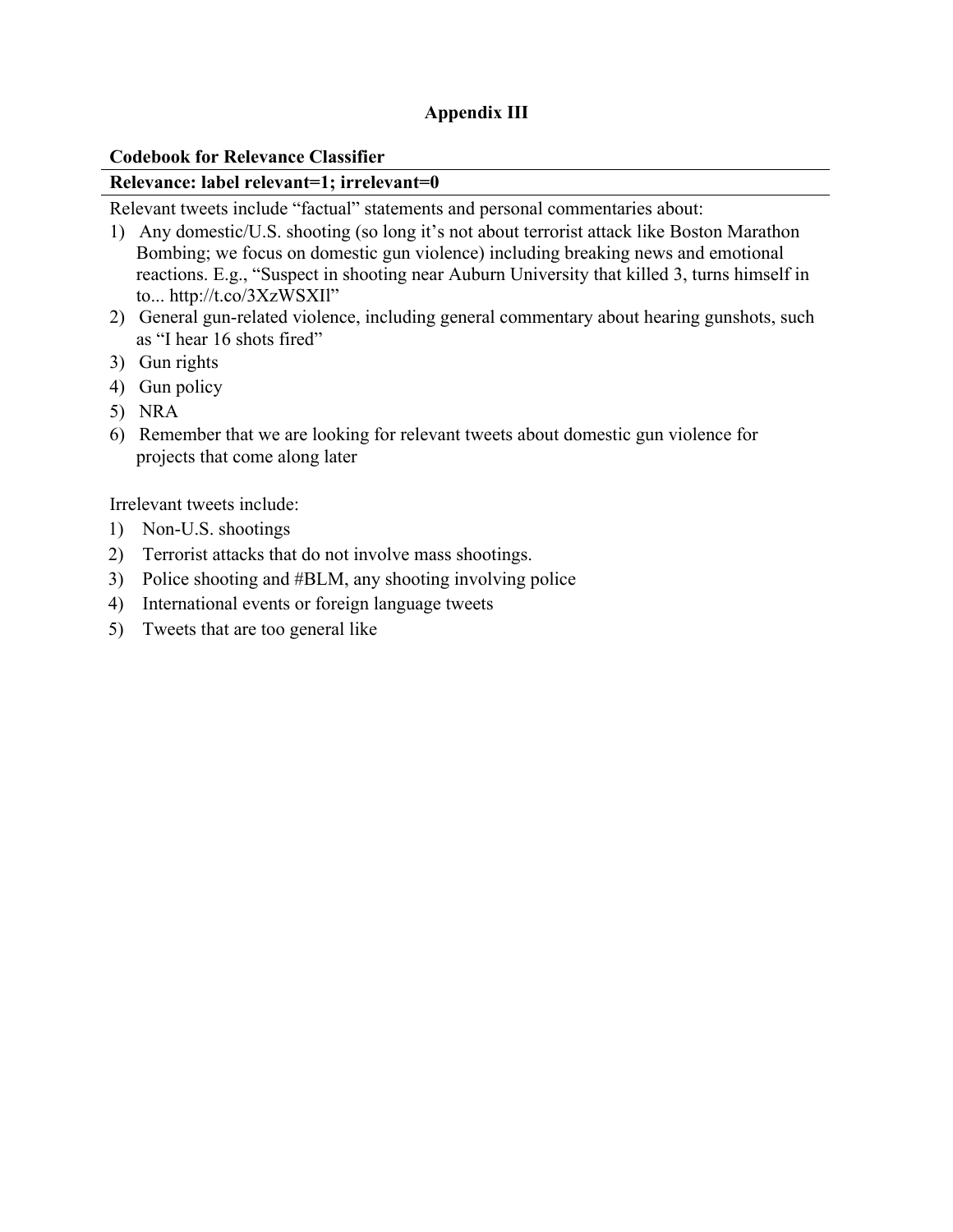# **Appendix IV**

## **Codebook for Discourse Classifier**

## **Three categories: use rights, control, thoughts, and 0 to label**

## General rules:

- 1) Always consider the hashtag, but it's not the sole base for making your judgment
- 2) If the content of the tweet is IN DIRECT CONFLICT or IN DIRECT OPPOSITION with the use of a hashtag that is traditionally control/rights, the context of the tweet takes precedence.
- 3) In situations where the content would be neutral, code according to the hashtag
- 4) If there are a mix of hashtags and the content of the tweet is ambiguous, code 0.
- 5) Everyday gun violence should be relevant content for consideration (a tweet doesn't necessarily have to be about a mass shooting).
- 6) Exclude police brutality or police shootings. The shootings of police, however, should be relevant.

Defending second amendment rights [rights]:

- 1) NOTICE THAT "PRO-GUN" TWEETS ARE NOT NECESSARILY "RIGHTS"
- 2) NOTICE THAT SOME TWEETS CONCERN GUN RIGHTS IN GENERAL, LIKE ARGUING AGAINST GUN RIGHTS, BUT HERE WE ARE CODING FOR TWEETS THAT EXPLICITLY SUPPORT OR DEFEND GUN RIGHTS.
- 3) Tweets that specifically and explicitly support second amendment rights, constitution, freedom and liberty.
- 4) It could be about "news" as well as opinions on gun rights, constitutional rights, freedom and liberty.
- 5) Any "news" type of tweets that indicates positive sentiment toward gun rights should be included. E.g. "Senator Rand Paul expresses support for second amendment rights."
- 6) Look for major hashtags under this category: These include hashtags such as 2a, 2nd, 2ndamendment, billofrights, constitution, donttreadonme, gunright, gunrights, iamforgunrights, right2defend, rights, righttobeararms, protect2a, secondamendment, freedom, liberty, selfdefense, shallnotbeinfringed, wethepeople.
- 7) Don't extrapolate here. A tweet like "Guns don't kill people, abortions do," although indirectly expresses support for gun rights should not be included. By the same token, "Proud gun owner, #NRA" will not be included.

Call for gun control policy [control]:

- 1) NOTICE THAT "ANTI-GUN" TWEETS ARE NOT NECESSARILY "CONTROL"
- 2) NOTICE THAT THERE WILL BE TWEETS ABOUT LEGISLATION IN GENERAL, BUT WE ARE CODING FOR TWEETS THAT SUPPORT GUN POLICY THAT RESTRICTS GUN ACCESS.
- 3) Tweets that call for gun control policy: more strict gun regulation and restricted access to guns.
- 4) This category should include any tweet that concerns "news" or opinions on particular gun control policy or calls for legislative action with regard to gun control policy.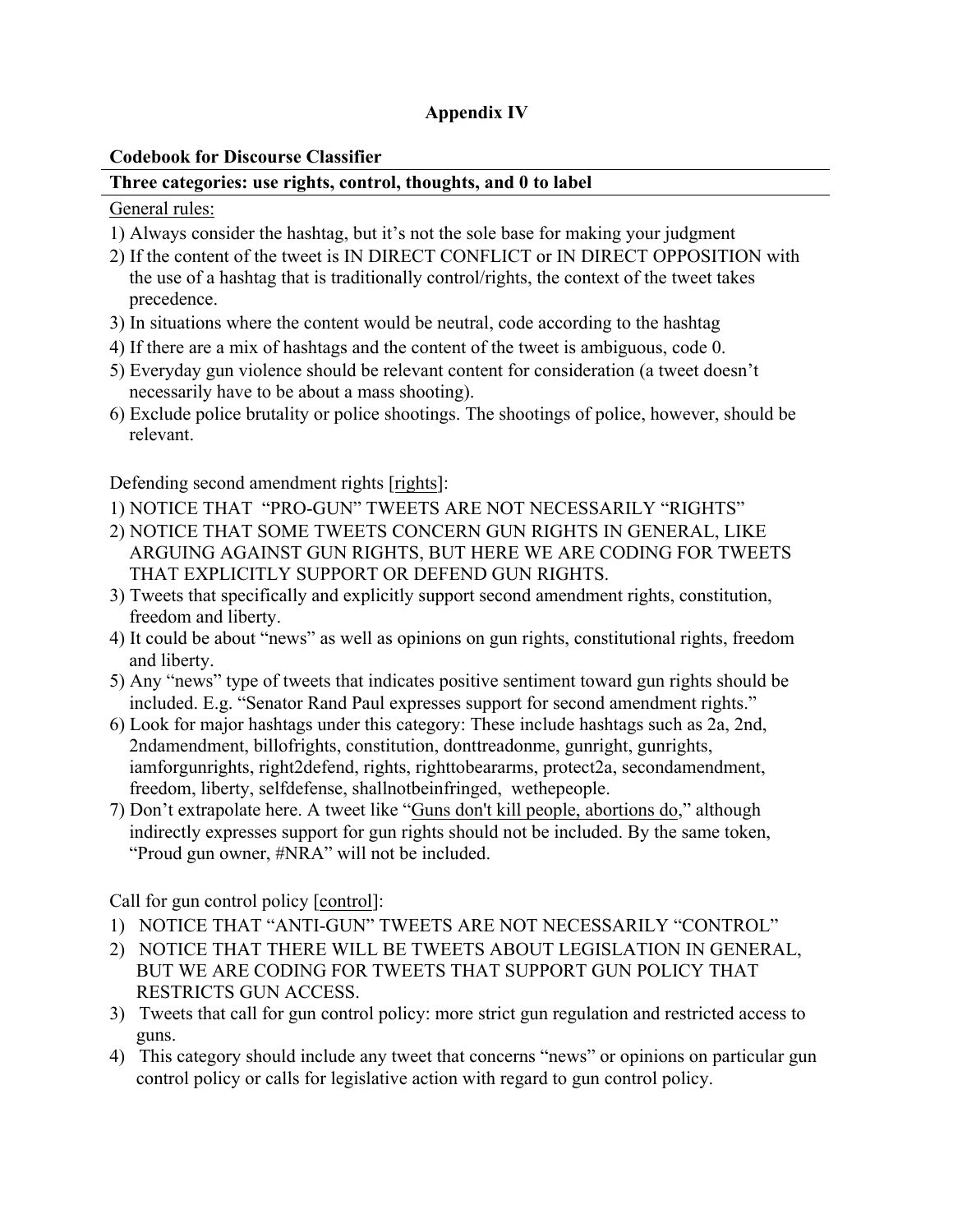- 5) Any news type of tweets that disseminate restrictive gun control discourse should be included. E.g., "Stars React to Colorado Shooting, Push for Gun Control Laws - Amidst the sadness and... http://t.co/OdRmw0MO #DarkKnightRises #MileyCyrus"
- 6) But tweets like "RT @floodthedrummer: Rendell, Nutter demands vote on Gun Legislation. http://t.co/veLnc2ulvw @ALBDAMN @MrJAlabaster @normbond  $@HMCTw$ it  $@...$ " are not clear on what the gun law is should be excluded.
- 7) Tweets that call for "stopping gun violence" without specific mention of gun control measure should not be included.
- 8) Tweets that are descriptive, not prescriptive, ("Why school shootings don't lead to tighter gun control in the US http://t.co/A7736ua9 http://t.co/4obllwVS") should not be included.
- 9) Major hashtags include: backgroundcheck backgroundchecks fixdvgunlaws guncontrol guncontrolnow gunlaw gunlaws gunreform gunregistry control demandaction demandaplan momsde momsdemand momsdemandaction nowisthetime Universal...checks wedemandavote whatwillittake
- 10) Don't extrapolate. A tweet like "Anti-Gun Chicago Legislator Arrested At Airport -- With Gun... http://t.co/AcxTRAUH" should not be included. Though it hints at the hypocrisy of the legislator, it boils down to a person, not a policy. By the same token "RT @News24lHOT: Virginia USA Arlington » http://t.co/621F5K76vD #JamesBrady 878 James S. Brady, Symbol of Fight for Gun Control, Dies at 7…" is irrelevant.

Thoughts and prayers [thoughts]:

- 1) About condolences and sadness.
- 2) Major hashtags / keywords under this category include: pray, prayer, prayerfor..., prayers, prayersfor…, prayfor…, prayforthe…, praying, rip, pray for, heartbreaking, tragic, tragedy, godbless, sosad.
- 3) Don't not include tweets that only contain other sentiments like disgust and anger.

All other [0]:

1) any other tweets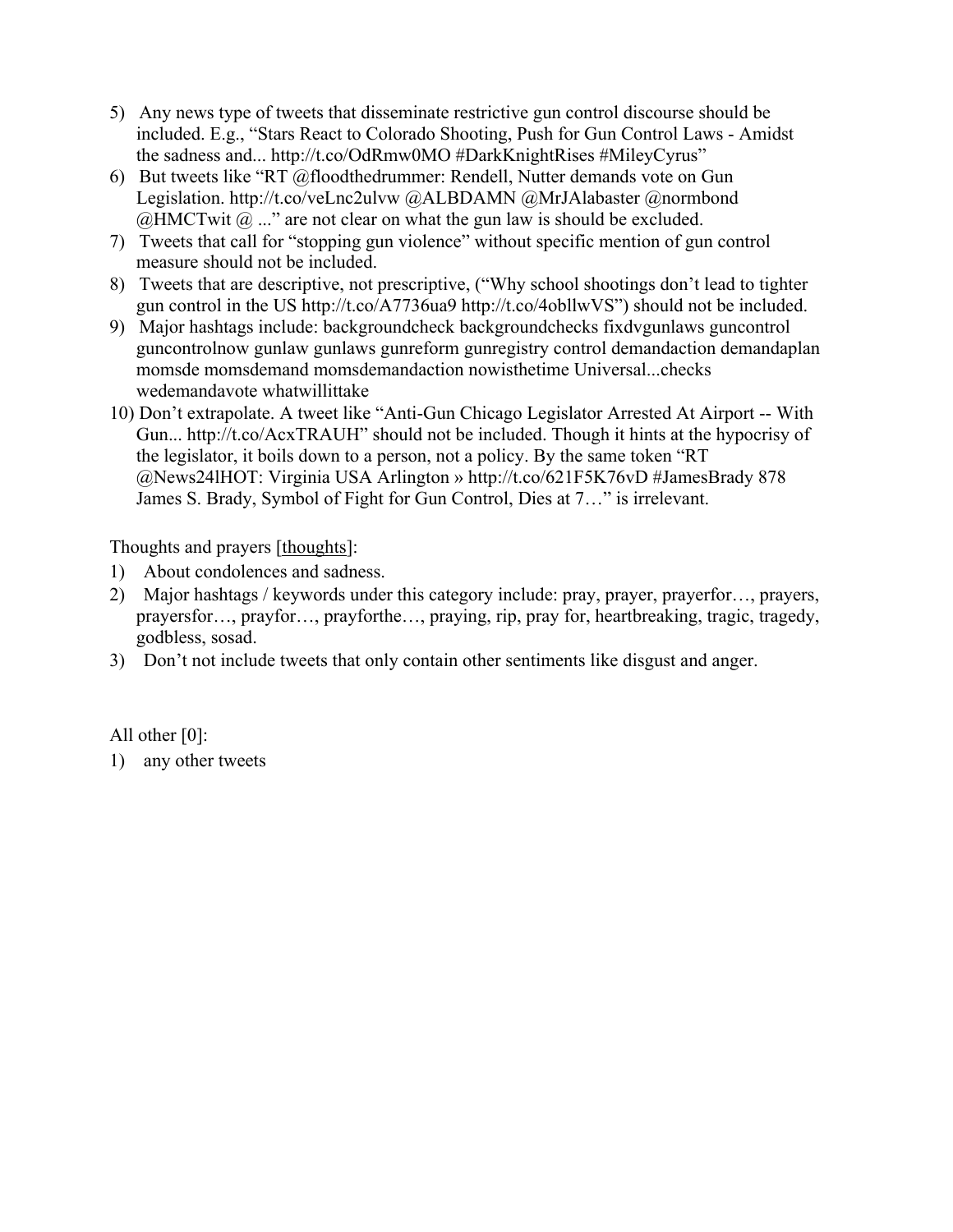# **Appendix V**

# **Three Groups of Hashtags (selected from hashtags appearing 200 times+ in our data)**

| <b>Thoughts and Prayers</b> | <b>Gun Control</b>        | <b>Gun Rights</b>            |
|-----------------------------|---------------------------|------------------------------|
| godbless                    | backgroundcheck           | 2                            |
| godblessamerica             | backgroundchecks          | 2nd                          |
| heartbreaking               | bradycampaign             | 2nda                         |
| pray                        | control                   | 2ndamend                     |
| prayer                      | demandaction              | 2ndamendment                 |
| prayerfornewtown            | demandaplan               | 2ndammendment                |
| prayers                     | doitforgabby              | beararms                     |
| prayersforconnecticut       | endfacebookgunshows       | billofrights                 |
| prayersfornewton            | endgunviolence            | constitution                 |
| prayersfornewtown           | fixdvgunlaws              | donttreadonme                |
| prayf                       | gunban                    | freedom                      |
|                             |                           | gunright                     |
| prayfo                      | gunc                      |                              |
| prayfor                     | gunco                     | gunrights<br>iamforgunrights |
| prayforaurora               | guncon                    |                              |
| prayforboston               | guncont                   | liberty                      |
| prayforclaire               | guncontr                  | newnigunlaw                  |
| prayforcolorado             | guncontro                 | newnjgunlaws                 |
| prayforconnecticut          | guncontrol                | nj                           |
| prayforct                   | guncontrolnow             | $\pi$ <sup>2</sup>           |
| prayforde                   | gunfreezone               | nj2a                         |
| prayforfsu                  | gunfreezones              | nj2ar                        |
| prayforne                   | gunreform                 | nj2as                        |
| prayforneworleans           | gunse                     | protect2a                    |
| prayfornewto                | gunsen                    | right2defend                 |
| prayfornewton               | gunsense                  | rights                       |
| prayfornewtown              | gunviolence               | righttobeararms              |
| prayforpilchuck             | gunvote                   | secondamendment              |
| prayforpurdue               | indygunsense              | selfdefense                  |
| prayforsikhs                | momsde                    | shallnotbeinfringed          |
| prayforspu                  | momsdemand                | thelibertyamendments         |
| prayfortheparents           | momsdemandaction          | tyranny                      |
| praying                     | momstakethehill           | wearethepeople               |
| restinpeace                 | momsvote                  | wethepeople                  |
| rip                         | noguns                    |                              |
| sad                         | nogunsallowed             |                              |
| tragedy                     | nomoreguns                |                              |
| tragic                      | nowisthetime              |                              |
|                             | pagunsense                |                              |
|                             | protectchildrennotguns    |                              |
|                             | stoptheviolence           |                              |
|                             | theydeserveavote          |                              |
|                             | timetoact                 |                              |
|                             | universalbackgroundchecks |                              |
|                             | votegunsense              |                              |
|                             | wedemandavote             |                              |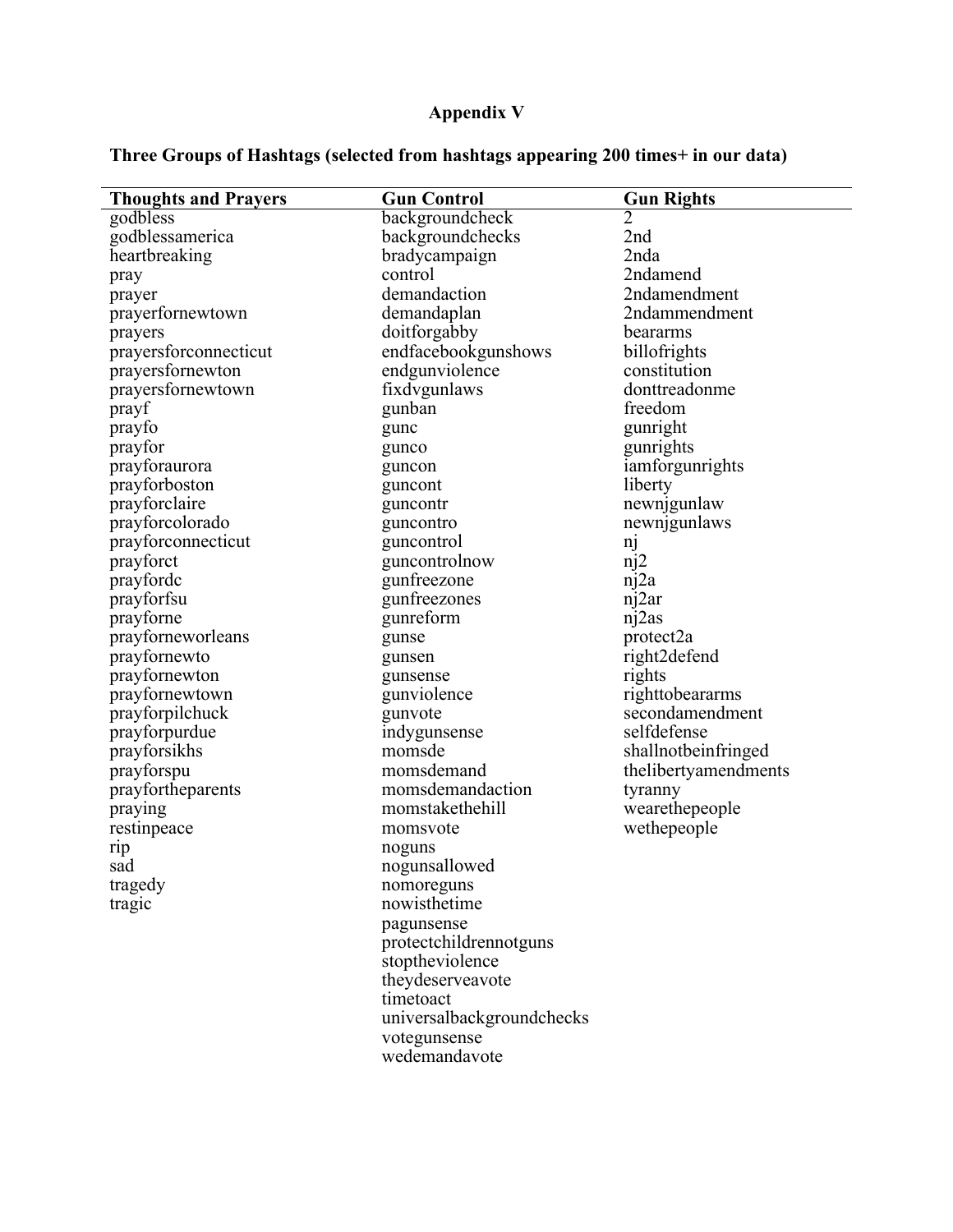# **Appendix VI**

|                                         | <b>Thoughts and Prayers</b><br>(hashtags) | <b>Gun Control</b><br>(hashtags) | <b>Gun Rights</b><br>(hashtags) |
|-----------------------------------------|-------------------------------------------|----------------------------------|---------------------------------|
| <b>Thoughts and Prayers</b><br>(tweets) | .94                                       | .59                              | $-.02$                          |
| <b>Gun Control</b><br>(tweets)          | .43                                       | .86                              | .13                             |
| Gun Rights<br>(tweets)                  | .16                                       | .41                              | .89                             |

# **Correlation Matrix: Supervised Machine Learning Approach and Hashtag-based Approach**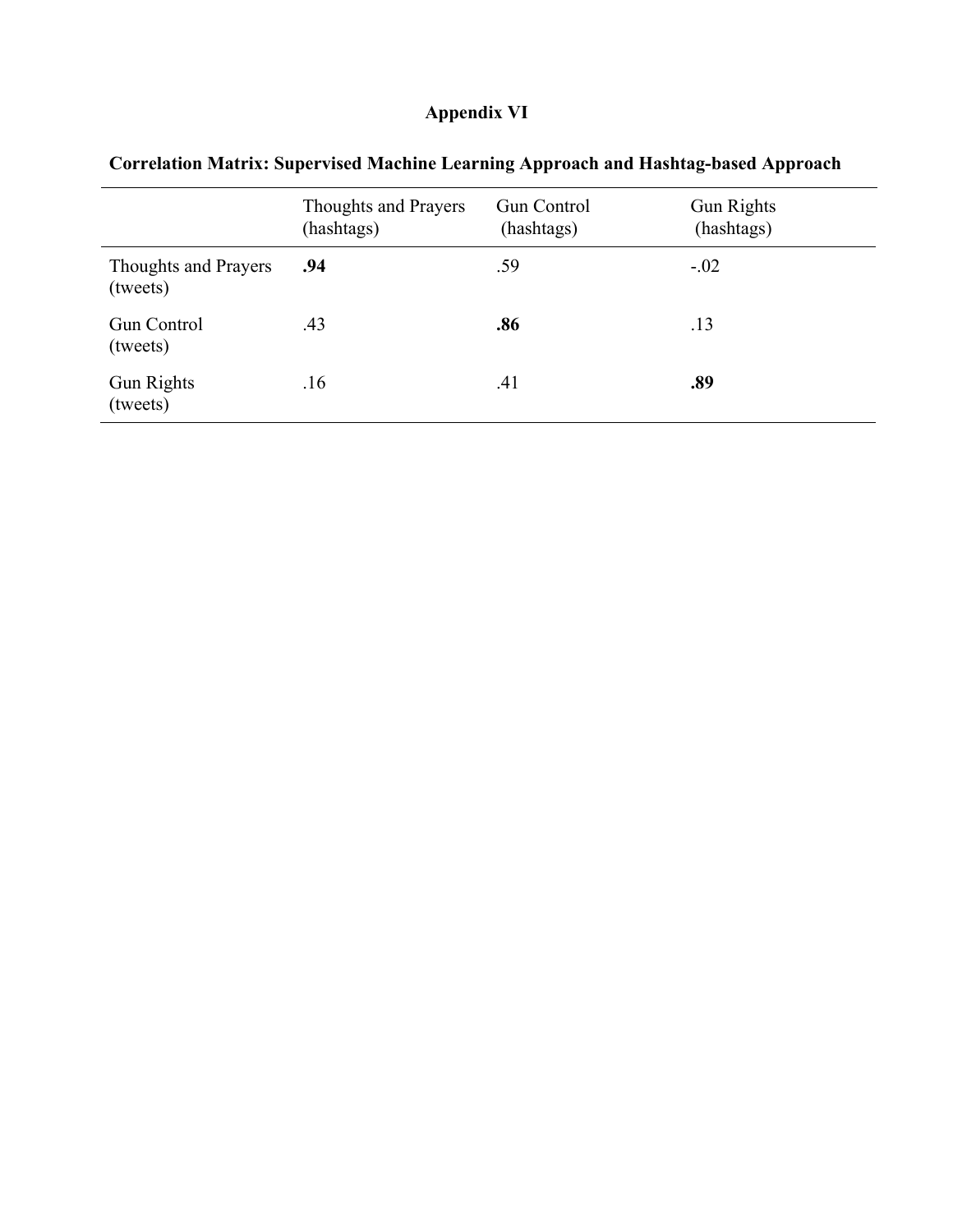### **Appendix VII**

To further examine whether the high correlations resulted from the supervised ML classifiers using the grouped hashtags to infer tweet content, we identified all tweets containing a certain type of hashtags, and then examined the overlap between them and all tweets classified by ML algorithms. As can be seen in the table below, the overlap between the tweets derived from the two approaches is small. For example, the common "thoughts and prayers" tweets based on the two approaches make up only 26% and 9% respectively of the total number of tweets based on the hashtags and ML classifiers. Although in one case 60% of gun rights tweets classified by ML appeared in the gun rights tweets classified by hashtags, only 24% of gun rights tweets classified by hashtags were picked up by the ML classifier. Therefore, we are confident that the high correlations between hashtag and ML measures are robust.

# **Overlap between Tweets Containing Hashtags and Tweets Classified by Supervised Machine Learning**

| discourse category          | total<br>number of<br>hashtag<br>tweets | total<br>number of<br>ml<br>tweets | number<br>of<br>shared<br>tweets | proportion of<br>shared tweets<br>in total hashtag<br>tweets | proportion of<br>shared tweets<br>in total ml<br>tweets |
|-----------------------------|-----------------------------------------|------------------------------------|----------------------------------|--------------------------------------------------------------|---------------------------------------------------------|
| <b>Thoughts and Prayers</b> | 50,728                                  | 146,337                            | 13,387                           | .26                                                          | .09                                                     |
| <b>Gun Control</b>          | 226,302                                 | 172,837                            | 26,822                           | .12                                                          | .16                                                     |
| <b>Gun Rights</b>           | 238,050                                 | 94,612                             | 56,791                           | .24                                                          | .60                                                     |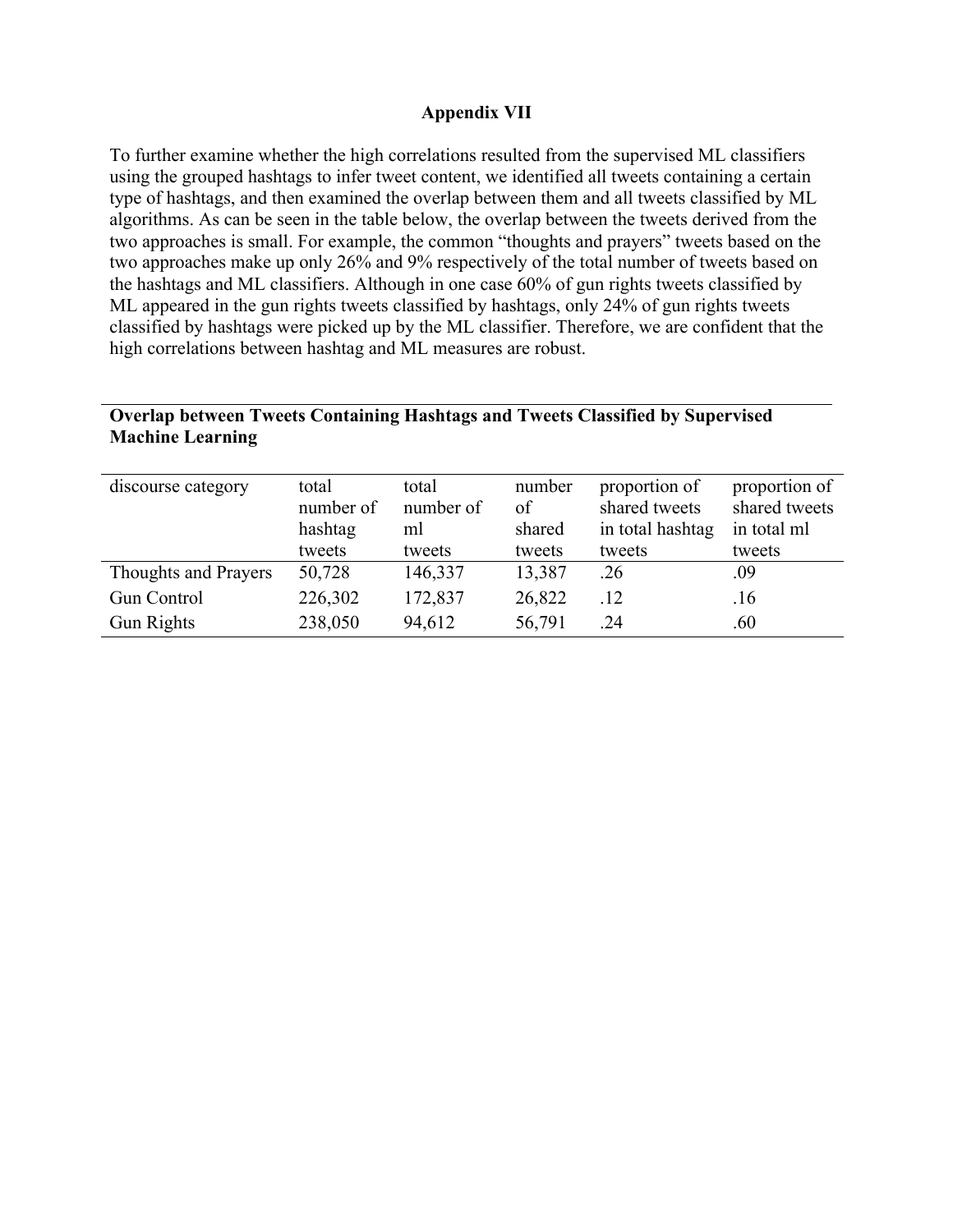# **Appendix VIII**

|                          | $#$ of<br>victims | $#$ of<br>children<br>killed | # of<br>African<br>Americans<br>killed | Shooter<br>Race<br>$(1=white)$ | Public<br>shooting | School<br>shooting |
|--------------------------|-------------------|------------------------------|----------------------------------------|--------------------------------|--------------------|--------------------|
|                          |                   |                              |                                        |                                |                    |                    |
| $#$ of victims           |                   |                              |                                        |                                |                    |                    |
| $#$ of children killed   | .239              |                              |                                        |                                |                    |                    |
| $#$ of African Americans | $-.111$           | $-.106$                      |                                        |                                |                    |                    |
| killed                   |                   |                              |                                        |                                |                    |                    |
| Shooter Race (1=white)   | .168              | .144                         | $-.588$                                |                                |                    |                    |
| Public shooting          | .394              | $-.012$                      | $-.155$                                | .092                           |                    |                    |
| School shooting          | .179              | .421                         | $-127$                                 | $-0.086$                       | 0.307              |                    |

# **Correlations between Independent Variables**

*Note.* The low correlations between the the independent variables alleviate collinearity concerns.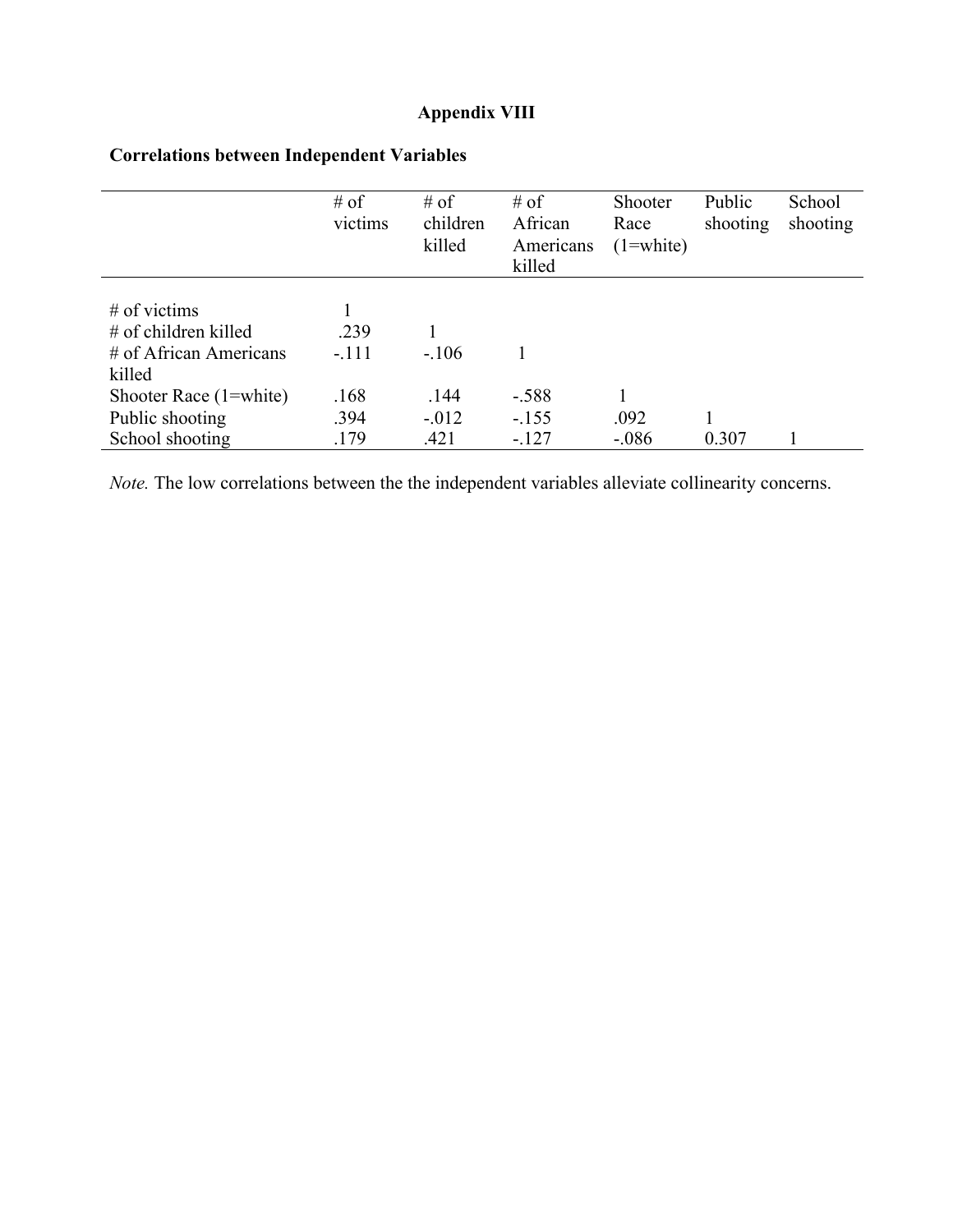## **Appendix IX**

In our final data, 26 rows/days have NAs across all six social media variables, which suggest loss of Twitter data stream on those days. Table 1 was based on data using a simple data imputation method—recoding all those NAs as zero. We also applied more sophisticated data imputation techniques, including linear interpolation (for 1-3 day gaps) and forecasting (for one longer 7-day gap) to replace NAs with estimated values. The results are presented below. Compared with Table 1 presented in the article, the significance of coefficients is identical, with only slight changes to the values of coefficients and standard errors.

|                                                                                                                                                                                                                                                                                                                                   |                         | Supervised machine learning approach<br>(tweets) |            | Hashtag-based approach<br>(hashtags) |               |            |
|-----------------------------------------------------------------------------------------------------------------------------------------------------------------------------------------------------------------------------------------------------------------------------------------------------------------------------------|-------------------------|--------------------------------------------------|------------|--------------------------------------|---------------|------------|
|                                                                                                                                                                                                                                                                                                                                   | Thoughts and<br>Prayers | Gun Control                                      | Gun Rights | Thoughts<br>and Prayers              | Gun Control   | Gun Rights |
| Number of                                                                                                                                                                                                                                                                                                                         | 344.145***              | $8.272*$                                         | 1.123      | 63.960***                            | .728          | .589       |
| victims                                                                                                                                                                                                                                                                                                                           | (13.285)                | (4.135)                                          | (.762)     | (6.888)                              | (3.390)       | (1.901)    |
| Number of                                                                                                                                                                                                                                                                                                                         | 1096.959***             | 130.739***                                       | 13.968***  | 459.564***                           | 201.086***    | 9.973      |
| children killed                                                                                                                                                                                                                                                                                                                   | (45.184)                | (14.068)                                         | (2.589)    | (23.428)                             | (11.532)      | (6.459)    |
| Number of                                                                                                                                                                                                                                                                                                                         |                         |                                                  |            |                                      |               |            |
| African                                                                                                                                                                                                                                                                                                                           | $-789.074***$           | $-47.239**$                                      | $-7.298*$  | $-238.900***$                        | $-71.776***$  | $-19.107*$ |
| Americans                                                                                                                                                                                                                                                                                                                         | (58.229)                | (18.111)                                         | (3.351)    | (30.182)                             | (14.848)      | (8.360)    |
| killed                                                                                                                                                                                                                                                                                                                            |                         |                                                  |            |                                      |               |            |
| <b>Shooter Race</b>                                                                                                                                                                                                                                                                                                               | $-2983.555***$          | 222.121**                                        | $-31.443*$ | $-929.545***$                        | $-312.747***$ | $-63.573*$ |
| $(1 = \text{white})$                                                                                                                                                                                                                                                                                                              | (220.068)               | (68.466)                                         | (12.650)   | (114.078)                            | (56.127)      | (31.564)   |
| Public shooting                                                                                                                                                                                                                                                                                                                   | 364.582                 | 61.487                                           | 34.263*    | 350.361*                             | 251.636**     | 109.978**  |
|                                                                                                                                                                                                                                                                                                                                   | (286.219)               | (89.150)                                         | (16.370)   | (148.429)                            | (73.080)      | (40.849)   |
| School shooting                                                                                                                                                                                                                                                                                                                   | $-191.041$              | 132.236                                          | $-5.578$   | 103.695                              | 134.110       | $-46.985$  |
|                                                                                                                                                                                                                                                                                                                                   | (521.385)               | (162.328)                                        | (29.873)   | (270.342)                            | (133.069)     | (74.542)   |
|                                                                                                                                                                                                                                                                                                                                   | 17.842                  | 149.193***                                       | $-946$     | 14.955                               | 225.349***    | .327       |
| Constant                                                                                                                                                                                                                                                                                                                          | (44.849)                | (31.307)                                         | (1.252)    | (27.264)                             | (23.530)      | (3.144)    |
| Adjusted $R^2$                                                                                                                                                                                                                                                                                                                    | .695                    | .132                                             | .051       | .462                                 | .324          | .008       |
| <i>Note.</i> Standard errors are in parentheses.                                                                                                                                                                                                                                                                                  |                         |                                                  |            |                                      |               |            |
| * $\alpha$ / $\alpha$ / $\beta$ * * $\alpha$ / $\alpha$ / $\beta$ * * * $\alpha$ / $\alpha$ / $\beta$ / $\beta$ / $\beta$ / $\beta$ / $\beta$ / $\beta$ / $\beta$ / $\beta$ / $\beta$ / $\beta$ / $\beta$ / $\beta$ / $\beta$ / $\beta$ / $\beta$ / $\beta$ / $\beta$ / $\beta$ / $\beta$ / $\beta$ / $\beta$ / $\beta$ / $\beta$ |                         |                                                  |            |                                      |               |            |

### **Time Series Regression Models Predicting the Volume of Tweets and Hashtags (with missing values in social media variables imputed through linear interpolation and forecasting)**

 $p < 0.05$ ,  $\ast \ast p < 0.01$ ,  $\ast \ast \ast p < 0.001$  (two-tailed).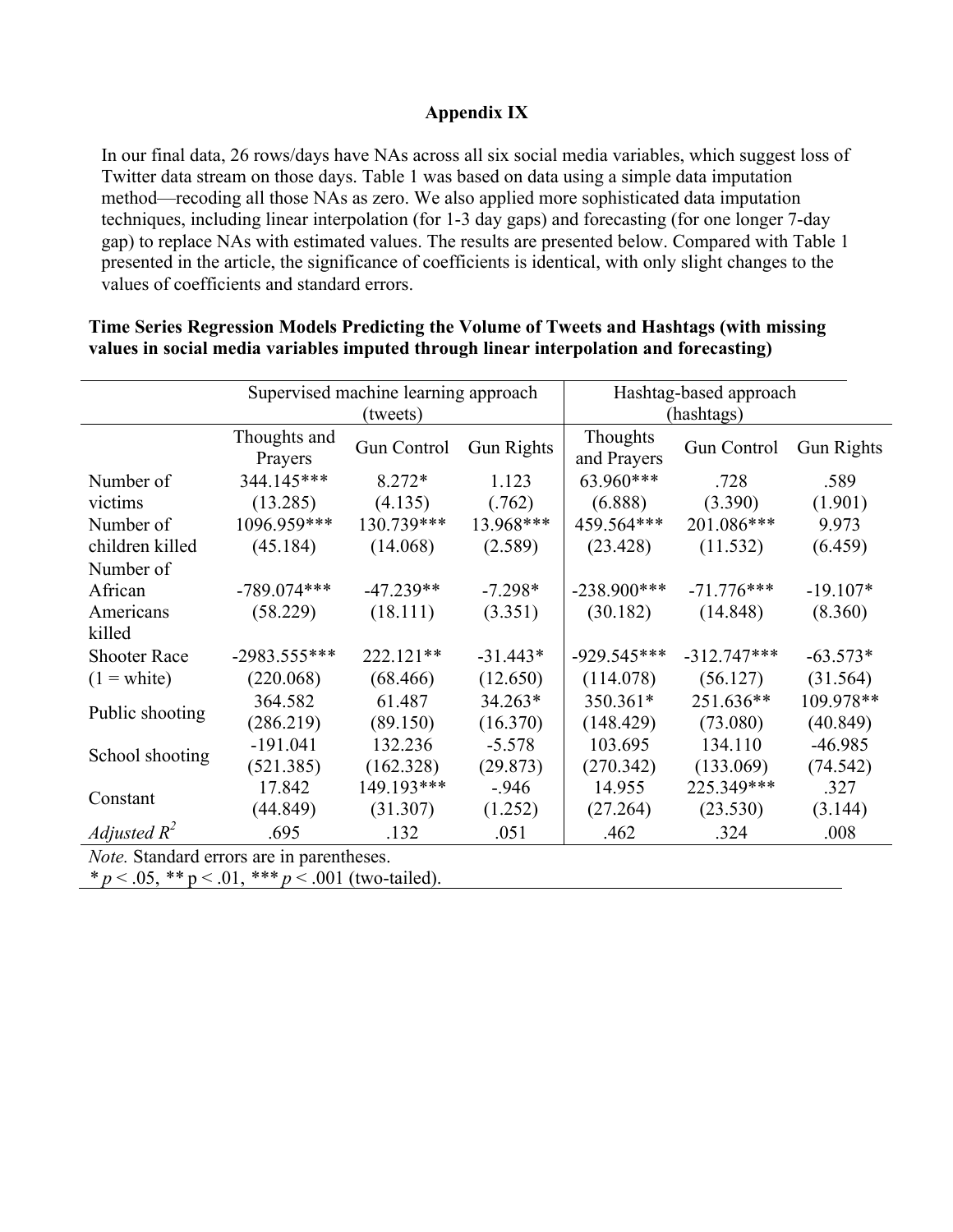## **Appendix X**

The figure below plotted the distribution of bot probabilities from all sampled users. As is demonstrated, .25 seems to be a reasonable cut-off points as the overwhelming majority of users have a bot probability lower than .25.



*Distribution of Bot Probability (cap\_universal) for all users with numeric Botometer result*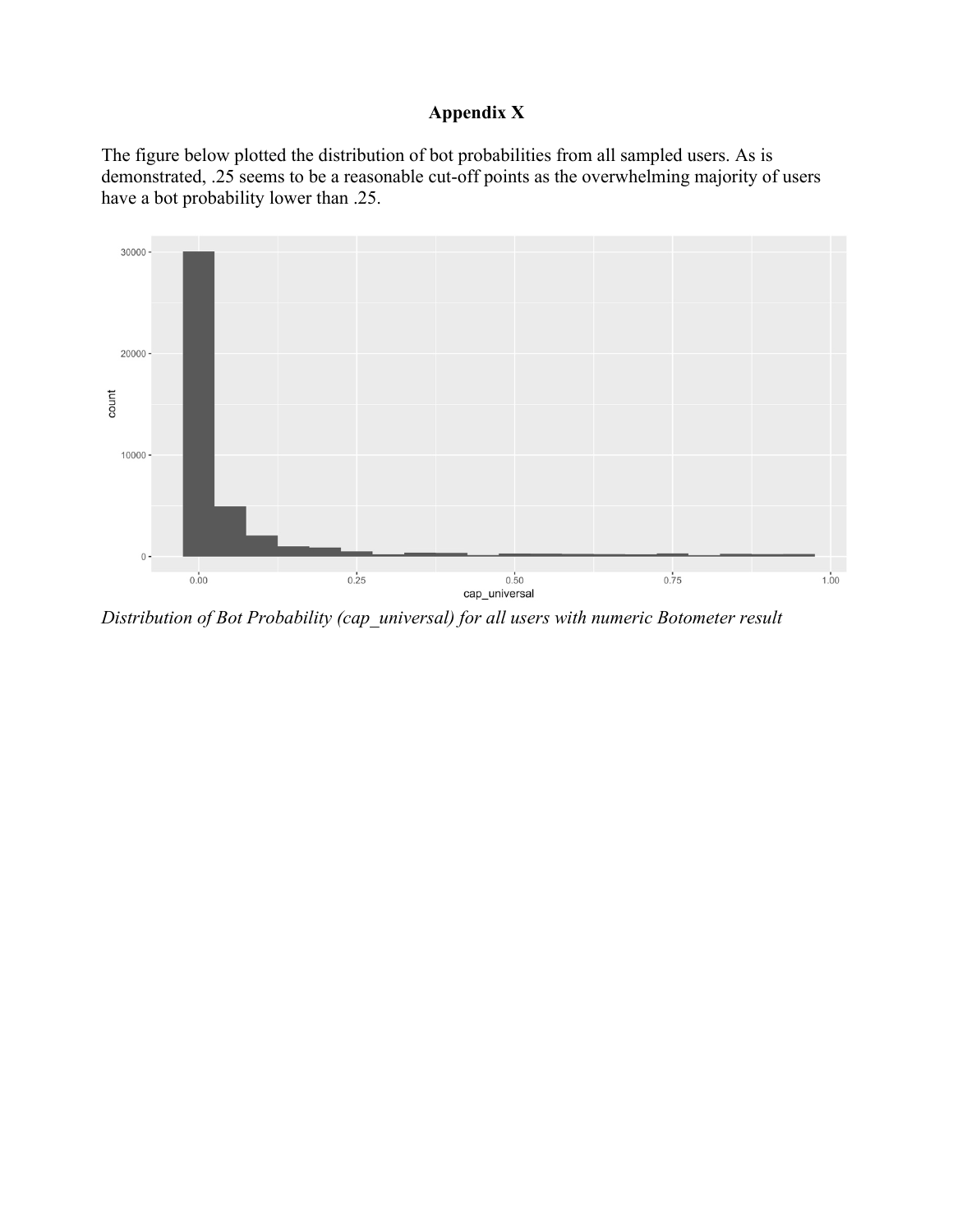### **Appendix XI**

|            | Supervised machine learning approach |           | Hashtag-based approach |             |           |               |
|------------|--------------------------------------|-----------|------------------------|-------------|-----------|---------------|
|            | <b>Thoughts</b>                      | Gun       | Gun                    | Thoughts    | Gun       | Gun           |
|            | and Prayers                          | Control   | Rights                 | and Prayers | Control   | <b>Rights</b> |
| bot        | 5%                                   | 9%        | 8%                     | 4%          | 6%        | $7\%$         |
| likely     | (5%)                                 | $(10\%)$  | (14%)                  | (13%)       | (9%)      | (13%)         |
| bot        | 62%                                  | 68%       | 69%                    | 60%         | 73%       | 68%           |
| unlikely   | (62%)                                | (70%)     | (48%)                  | (59%)       | (66%)     | (59%)         |
| not        | 16%                                  | 13%       | 11%                    | 18%         | 10%       | 11%           |
| authorized | (16%)                                | (12%)     | (17%)                  | $(11\%)$    | (13%)     | $(11\%)$      |
| not        | 18%                                  | 10%       | 13%                    | 19%         | 11%       | 13%           |
| exist      | (17%)                                | (8%)      | (21%)                  | (17%)       | $(11\%)$  | (17%)         |
| Total      | 100%                                 | 100%      | 100%                   | 100%        | 100%      | 100%          |
|            | $(\sim]100\%)$                       | $(100\%)$ | $(100\%)$              | $(100\%)$   | $(100\%)$ | $(100\%)$     |

**Distribution of Types of Users with Tweets Originating from Each Type in Parentheses** 

*Note.* Results are based on Botometer API. We label users with bot probability equal to and higher than .25 as "bot likely" and those otherwise as "bot unlikely." When a user does not authorize public access to its tweets, an error term "not authorized" is returned. Similarly, when its page is suspended or deleted, an error term "Sorry, that page does not exist." is returned. Percentage points without parentheses represents the percentage of users within each discourse, whereas percentage points with parentheses refers to the percentage of tweets originating from those users.